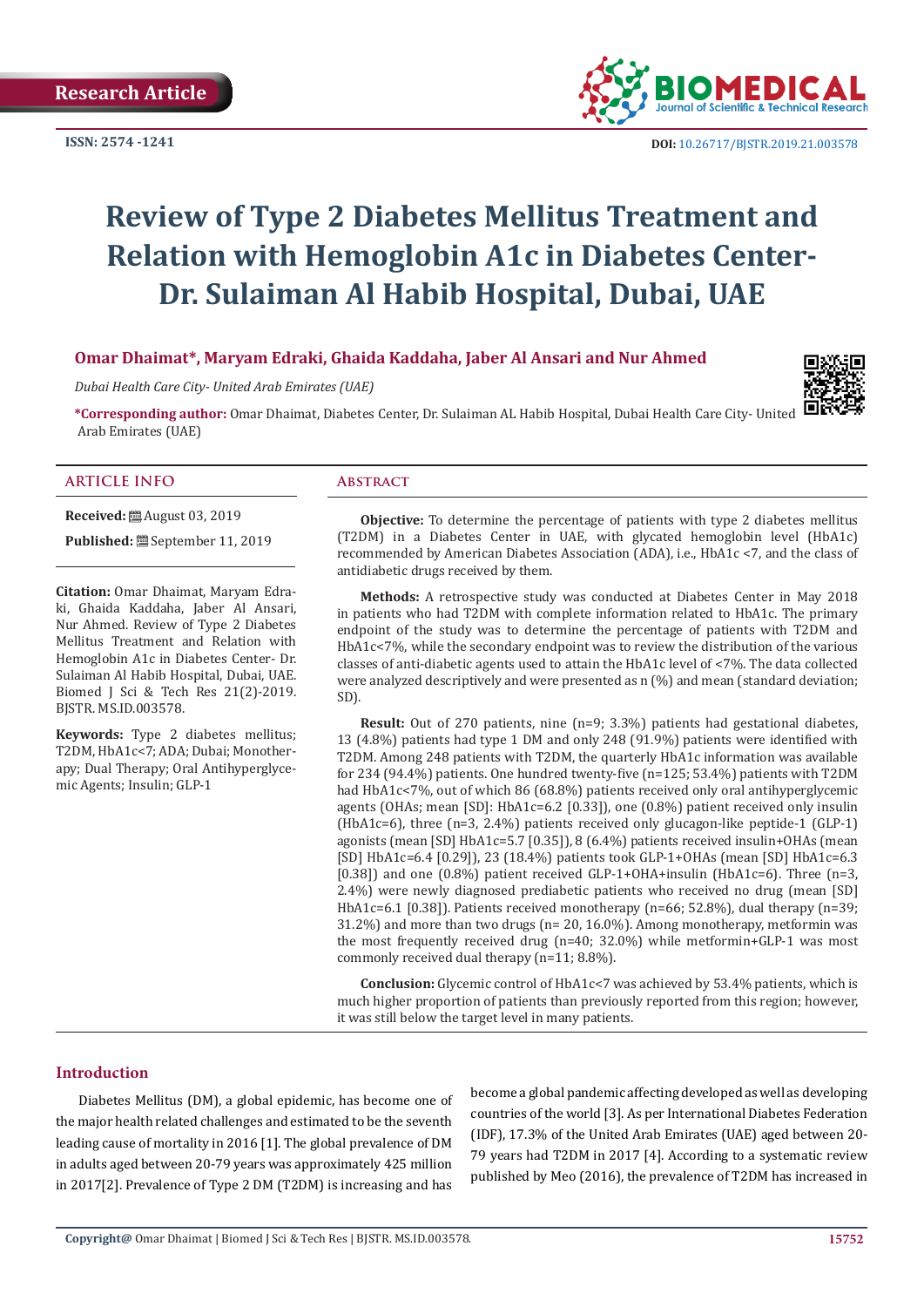Saudi Arabia from 2.5% in the year 1982 to 32.8% in the year 2015 [5]. Therefore, a prompt, accurate and early diagnosis as well as an appropriate treatment is warranted.

Glycated/ glycosylated hemoglobin, also known as hemoglobin A1c (HbA1c), plays an essential role in diagnosing and monitoring T2DM [6]. American Diabetes Association (ADA), 2018 recommends targeting HbA1c level of less than 7% (<7) [7]. This has been supported by numerous landmark trials that report the association between HbA1c<7% and reduced risk of microvascular complications. Veterans Affairs Diabetes Trial [VADT]) assessing glucose control and vascular complications in 1791 veterans with T2DM reported median HbA1c of 6.9% in the group receiving intensive therapy and 8.4% in the group receiving standard therapy. Furthermore, the first major cardiovascular event was experienced by lesser number of patients with lower HbA1c than patients with higher HbA1c (235 vs. 264; p=0.14) [8]. Action in Diabetes and Vascular Disease: Preterax and Diamicron Modified Release Controlled Evaluation (ADVANCE) trial also reported a 10.0% relative reduction in major macrovascular and microvascular events in patients with T2DM with HbA1c=6.5% [9]. The Other landmark studies including Kumamoto Study [10] and UK Prospective Diabetes Study (UKPDS) also confirmed that intensive glycemic control (HbA1c=7.0 for UKPDS and 7.1 for Kumamoto study) significantly reduced microvascular complication rates in patients with T2DM. [11,12].

A 10 year follow up of UKPD seven revealed the long-term benefit of intensive glycemic control in patients with T2DM [13]. Though, numerous studies assessed the prevalence of T2DM in Middle East region, [14-16] very few studies report the prevalence of T2DM based on HbA1c levels. Therefore, the present retrospective study was conducted to determine the percentage of patients with HbA1c<7% with T2DM in Diabetes Center- Dr. Sulaiman AL Habib Hospital as recommended by ADA. The study also reviewed the

# **Primary End Point**

distribution of the various classes of anti-diabetic agents used to attain this level of HbA1c.

# **Methodology**

## **Study Design**

A retrospective study was conducted at Diabetes Center, Dr. Sulaiman AL Habib Hospital in May 2018 to determine the number/ percentage of patients with T2DM and HbA1c<7% and the class of antidiabetic drugs received by them.

## **Study Population**

The patients with T2DM, and complete information related to HbA1c were included in the study while the patients with incomplete information and/ or other type of DM were excluded.

#### **Study Endpoints**

The primary endpoint of the study was to determine the percentage of patients with T2DM and HbA1c<7%. The secondary endpoint was to review the distribution of the various classes of anti-diabetic agents used to attain the HbA1c level of <7%.

#### **Statistical Analysis**

The data collected were analyzed descriptively and were presented as n (%) and mean (standard deviation; SD).

#### **Result**

# **Study Population**

A total of 1089 patients attended the Center in May, 2018 out of which 270 had DM. Among them, nine (n=9; 3.3%) patients had gestational diabetes, 13 (4.8%) patients had type 1 DM and only 248 (91.9%) patients were identified with T2DM. Among 248 patients with T2DM, the quarterly HbA1c information was missing for 14 (5.7%) patients. Therefore, data of only 234 (94.4%) patients was analyzed further.

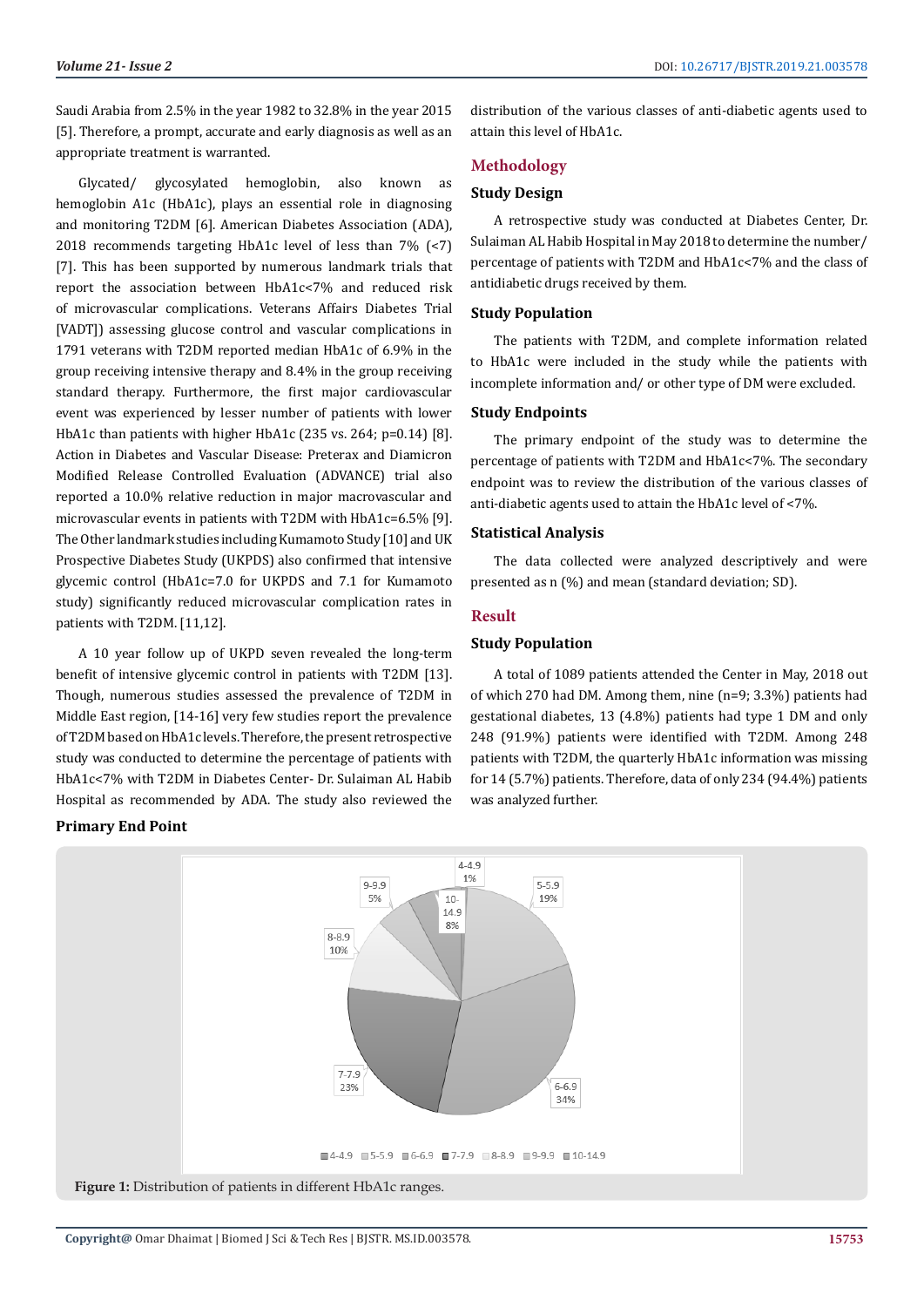Among 234 patients with T2DM, 109 (46.6%) patients had HbA1c>7% while 125 (53.4%) patients had HbA1c<7%. Among patients with HbA1c<7 (n=125), the highest number of patients, i.e., 79 (63.2%) patients had HbA1c within the range of 6.0-6.9%, followed by 44 (35.2%) patients in 5.0-5.9% and only two  $(n=2;$ 1.6%) patients with HbA1c between 4.0-4.9%. Out of 109 patients with HbA1c >7, 55 (50.5%) patients had HbA1c within a range of 7.0-7.9%, 24 (22.0%) patients in 8.0-8.9, 12 (11.0%) in 9.0-9.9 and 18 (16.5%) in 10-14.9%. Overall, the HbA1c ranges and distribution of patients is presented in Figure 1.

# **Secondary End Point**

Of the T2DM patients with HbA1c<7, 86 (68.8%) patients received only oral antihyperglycemic agents (OHAs), one (0.8%) patient received only insulin, and three (n=3, 2.4%) patients received only glucagon-like peptide-1 (GLP-1) agonists. A combination of insulin+OHAs was received by 8 (6.4%) patients and 23 (18.4%) patients took GLP-1+OHAs combination. Three (n=3, 2.4%) newly diagnosed prediabetic patients (mean HbA1c 6.13 [0.38]) had received no drug at data cut off and were planned to be managed with lifestyle modification interventions (Table 1) [17].

Overall, patients received monotherapy (n=66; 52.8%), dual therapy  $(n=39; 31.2\%)$  and more than two drugs  $(n=20, 16.0\%)$ . Among monotherapy, metformin alone was the most frequently received drug (n=40; 32.0% of total patients) followed by DPP4 which was received by 18 (14.4% of total patients) patients (Table 1). Among dual therapy, the combination of metformin and GLP-1 was most commonly received by 11 (8.8% of total patients) patients followed by the combination of dipeptidyl peptidase-4 (DPP4) inhibitors and sodium-glucose co-transporter-2 (SGLT2) inhibitors (n=10, 8.0%). All the other dual therapy and other multiple combinations were less common and are listed in Table 1.

**Table 1:** Antihyperglycemic agents received by patients with type 2 diabetes mellitus and mean HbA1c<7.

| <b>Antihyperglycemic Agents</b>                  | <b>Number of Patients</b> | Percentage of Patients (%) | Mean (SD) and/or Actual HbA1c (%) |  |  |
|--------------------------------------------------|---------------------------|----------------------------|-----------------------------------|--|--|
| Monotherapy                                      |                           |                            |                                   |  |  |
| Metformin                                        | 40                        | 32                         | 5.9(0.56)                         |  |  |
| $\ensuremath{\mathrm{SU}}$                       | $\mathbf{1}$              | 0.8                        | 6.5(0.0)                          |  |  |
| $GLP-1$                                          | 3                         | 2.4                        | 5.7(0.35)                         |  |  |
| DPP4                                             | 18                        | 14.4                       | 6.0(0.46)                         |  |  |
| SGLT2                                            | $\overline{4}$            | 3.2                        | 5.8(0.76)                         |  |  |
| <b>Dual therapy</b>                              |                           |                            |                                   |  |  |
| Metformin + GLP1                                 | 11                        | 8.8                        | 6.2(0.62)                         |  |  |
| Metformin+DDP4                                   | $\overline{4}$            | 3.2                        | 6.3(0.64)                         |  |  |
| Metformin+ SGLT2                                 | 3                         | 2.4                        | 5.7(0.62)                         |  |  |
| Metformin+LABA                                   | $\overline{2}$            | 1.6                        | 6.4(0.35)                         |  |  |
| Metformin+ premixed insulin                      | $\mathbf{1}$              | 0.8                        | 6.0(0.0)                          |  |  |
| TZD+DPP4                                         | $\mathbf{1}$              | 0.8                        | 6.6(0.0)                          |  |  |
| SU+DPP4                                          | 3                         | 2.4                        | 6.3(0.56)                         |  |  |
| GLP1+SGLT2                                       | $\overline{c}$            | 1.6                        | 6.6(0.50)                         |  |  |
| DPP4+LABA                                        | $\mathbf{1}$              | $\rm 0.8$                  | 6.8(0.0)                          |  |  |
| DPP4+SGLT2                                       | 10                        | 8                          | 6.2(0.50)                         |  |  |
| RAIA+LABA                                        | $\mathbf{1}$              | 0.8                        | 6.0(0.0)                          |  |  |
| Combinations with three or more than three drugs |                           |                            |                                   |  |  |
| Metformin+ SU+GLP1+DPP4                          | $\mathbf{1}$              | $0.8\,$                    | 6.9(0.0)                          |  |  |
| Metformin+SU+GLP1                                | 3                         | 2.4                        | 6.4(0.3)                          |  |  |
| Metformin+GLP1+SGLT2                             | $\overline{c}$            | 1.6                        | 6.0(0.85)                         |  |  |
| Metformin+DPP4+RAIA+LABA                         | $\mathbf 1$               | 0.8                        | 6.6(0.0)                          |  |  |
| Metformin+RAIA+LABA                              | $\mathbf{1}$              | $0.8\,$                    | 6.1(0.0)                          |  |  |
| SU+TZD+DPP4+SGLT2                                | $\mathbf{1}$              | 0.8                        | 6.0(0.0)                          |  |  |
| TZD+GLP1+DPP4                                    | $\mathbf{1}$              | $0.8\,$                    | 5.8(0.0)                          |  |  |
| SU+GLP1+SGLT2                                    | $\mathbf{1}$              | 0.8                        | 6.3(0.0)                          |  |  |
| SU+GLP1+SGLT2+LABA                               | $\mathbf{1}$              | 0.8                        | 6.5(0.0)                          |  |  |
| SU+SGLT2+LABA                                    | $\mathbf{1}$              | $0.8\,$                    | 6.3(0.0)                          |  |  |
| SU+GLP1+DPP4+SGLT2                               | $\mathbf 1$               | $0.8\,$                    | 5.7(0.0)                          |  |  |
| GLINIDE+DPP4+SGLT2                               | $\mathbf{1}$              | 0.8                        | 6.7(0.0)                          |  |  |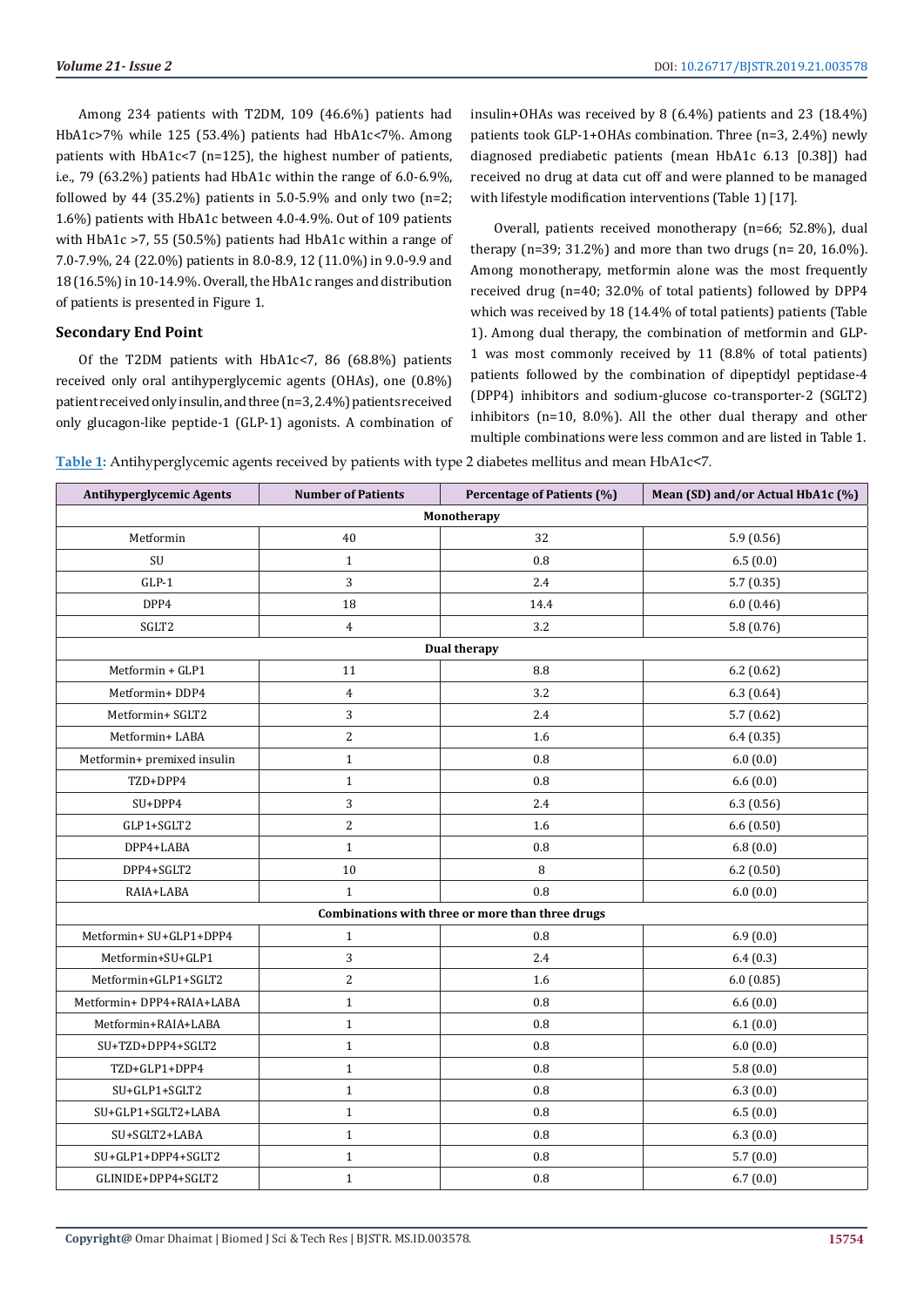| GLP1+SGLT2+LABA | 0.8      | 6.6(0.0)  |
|-----------------|----------|-----------|
| DPP4+SGLT2+LABA | 0.8      | 6.6(0.0)  |
| No Drug         | n<br>4.4 | 6.1(0.38) |

DPP4: Dipeptidyl peptidase-4; SGLT2: Sodium-glucose co-transporter-2; GLP1: Glucagon-like peptide-1; PGR: Prandial glucose regulator; SU: Sulphonylureas; LABA: Long acting basal analogue; RAIA: Rapid acting insulin analog; TZD: Thiazolidinedione; SD: Standard deviation

# **HbA1c levels of Each Group**

The patients taking only OHAs had a mean (SD) HbA1c of 6.2 (0.33), while the only patient on insulin had HbA1c level of 6%. The patients receiving the combination of insulin+OHA had mean (SD) HbA1c=6.4 (0.29). The patients receiving only GLP-1 had a mean HbA1c= 5.7 (0.35) while those on GLP-1 in combination with insulin and OHAs, the HbA1c level was 6.6. HbA1c levels of patients on various drug combinations are listed in Table 2.

**Table 2:** Class of antihyperglycemic agents received by patients with type 2 diabetes mellitus and mean HbA1c<7.

| Class               | N(%)      | Mean (SD) and/or<br>Actual HbA1c (%) |
|---------------------|-----------|--------------------------------------|
| <b>OHAs</b>         | 86 (68.8) | 6.2(0.33)                            |
| $GLP-1$             | 3(2.4)    | 5.7(0.35)                            |
| $GLP-1+OHAs$        | 23 (18.4) | 6.3(0.38)                            |
| Insulin             | 1(0.8)    | 6.0(0.0)                             |
| Insulin + OHAs      | 8(6.4)    | 6.4(0.29)                            |
| Insulin +GLP-1+ OHA | 1(0.8)    | 6.6(0.0)                             |
| No drug             | 3(2.4)    | 6.1(0.38)                            |

OHAs: Oral antihyperglycemic agents; GLP: Glucagon-like peptide; SD: Standard deviation

### **Discussion**

There is a high prevalence of T2DM in UAE [18-22]. which needs to be managed by maintaining glycemic levels as normal as nondiabetic range [23,24]. To monitor the glycemic levels, HbA1C test is considered as the standard of care for diagnosing and monitoring T2DM. It is a reliable test and is widely accepted as it provides an average of blood glucose levels in the past two to three months [25].

The guidance by ADA recommends targeting HbA1c<7%.7 However, as per guidance statement update from the American College of Physicians (ACP), an HbA1c level between 7 and 8% should be aimed by the clinicians in most of the patients with T2DM. In patients with HbA1c <6.5%, de-intensifying pharmacologic therapy should be recommended [26]. Though ADA and ACP guidance agree in various areas, ADA does not consider ACP guidance of standard glycemic control (HbA1c: 7-8) appropriate as long term data from studies have shown intensive glycemic control (HbA1c<7) is associated with reduced glycemic complications [8-10,27]. Literature also suggests that intensive glycemic control in patients with T2DM has long term benefit in reducing cardiovascular complications [13].

Keeping in consideration the benefits associated with lower HbA1c levels (<7), the present study also assessed the percentage of patients with T2DM, in a hospital at Dubai Health Care City, who achieved HbA1c target of <7% as primary endpoint. If ACP was being followed, the present study had 88 patients would have required de-intensifying treatment as their HbA1c levels were  $<6.5\%$ .

Diabetes accounts for high economic burden in Middle East region. AlMazroa determined the cost of DM in Saudi Arabia and estimated the cost to be 17 billion Riyals which is expected to rise up to 43 billion Riyals in future if the glucose intolerance progresses at the current observed rate [28]. Such a financial strain warrants immediate attention [29] and this could be achieved by diagnosing early and preventing complications associated with T2DM.

Limited studies conducted in Middle East region have assessed the prevalence of T2DM based on ADA HbA1c targets (HbA1c: <7%) and they consistently report a failure in targeting as well as meeting ADA standards in most of the patients with T2DM. A cross-sectional, population-based survey in 2006 reported the prevalence of T2DM with HbA1c<7 as 16.7% in Syria in a random sample of 1168 subjects ≥25 years of age [30]. Another study determining the prevalence of DM and its complications in 2455 adults (>18 years) in Al Ain, UAE reported 10.2% population had DM, out of which only 33.3% achieved HbA1c targets of less than 7% [31]. Among 353 Saudi T2DM patients, the average last measured HbA1c was 8.2±1.89% out of which only 27% achieved the target of HbA1c <7%. However, as per physicians 42% of the patients had attained glycemic control [32]. A study conducted in Riyadh, Saudi Arabia reported that ADA target for HbA1c was only met in 21.8% of 968 patients [33]. Another study conducted in Saudi Arabia, Asser region, reported 26% of total (n=637) to have poor glycemic control [34].

Similarly, Alramadan et al. [35] reported three fourth of the total 1111 participants attending diabetes centers in Riyadh, Hofuf and Jeddah cities with unmet ADA glycemic targets [35]. This shows that the knowledge of ADA HbA1c target of <7 was probably not well known to the physicians. In contrast to the above-mentioned studies, the present study reported a higher percentage of patients with HbA1c<7, i.e., 53.4% (n=125). This is due to comprehensive diabetes care services provided by our Center inclusive of early and accurate diagnosis, with appropriate treatment strategies and follow-up. Our strategy is supported by a study conducted from Dubai which showed that a diabetes care programme led to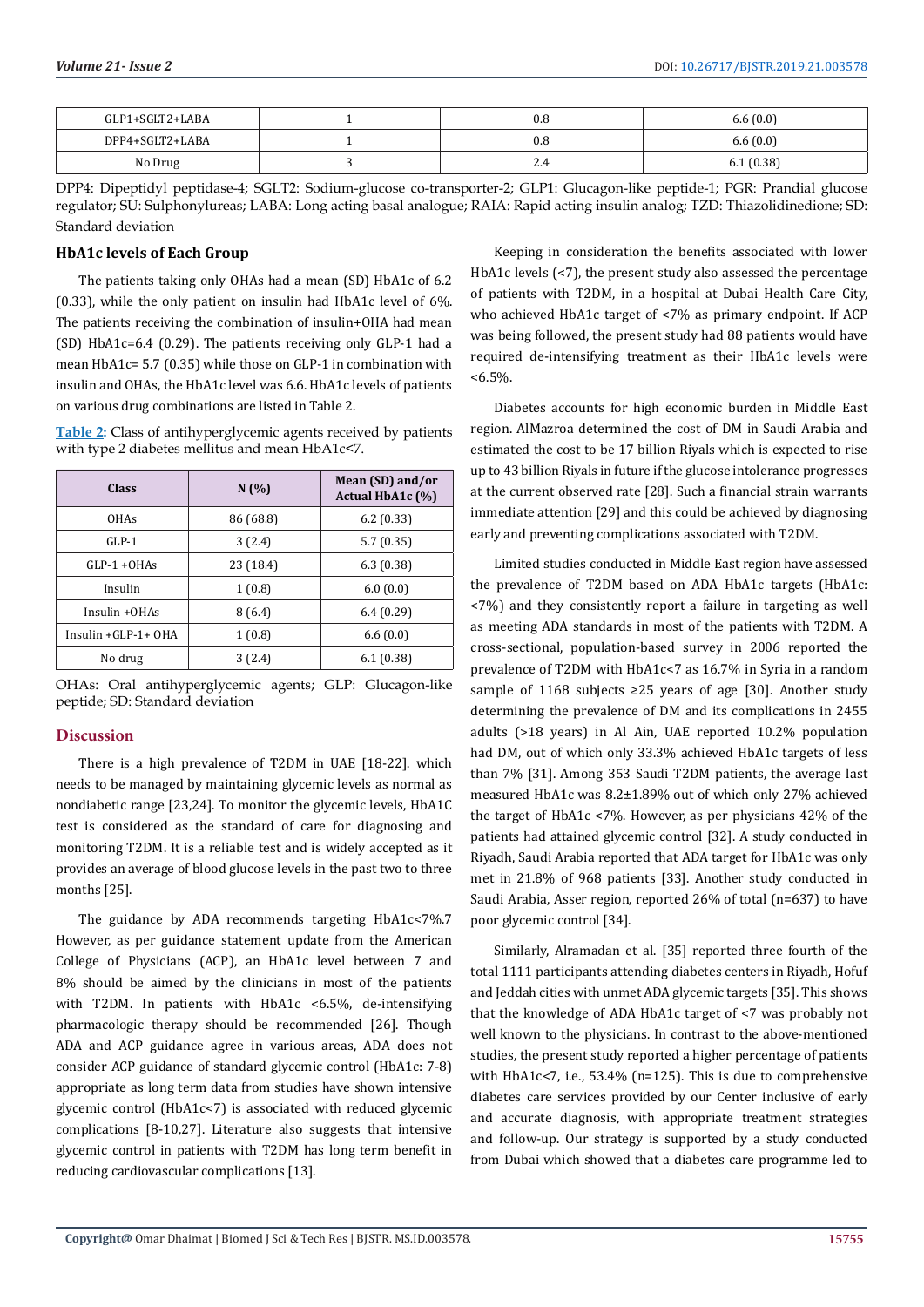an increase in proportion of patients achieving Hba1c<7% from 20.6% to 31.7% [36].

Antihyperglycemic therapy plays an essential role in attaining normoglycemia in patients with T2DM. However, it is important to select the appropriate therapy amongst the available agents for its management [37]. Generally, the patients recently diagnosed with T2DM are prescribed with metformin monotherapy with lifestyle modifications. However, in case of failure to attain normoglycemia, the patients are recommended combination therapy, i.e., dual followed by triple followed by insulin alone or in combination with OHAs [38,39].

Al Elq et al. [32] reported the use of OHAs alone in 64%, followed by combination of OHAs and insulin (28%) and insulin alone in 7% patients with T2DM (n= 353) [32]. In this study, the average last measured HbA1c was 8.2±1.89%. Only 27% of patient population had reached the target HbA1c of <7%. Despite this, the physicians had considered that 42% of patients had reached glycemic control [32]. Considering the same drug/drug combinations as the study by Al-Elq et al. [32] OHAs were also most commonly used by 86 (68.8%) patients in the present study, followed by combination of OHAs and insulin (n=8, 6.4%) and then insulin alone (n=1,  $0.8\%$ ). However, the average (SD) HbA1c in these patient groups were 6.18 (0.33) for the patients receiving OHAs, 6.0 (0.0) for insulin and 6.39 (0.29) for the patients receiving insulin+OHAs.

In contrast to the study by Al-Elq et al. in the present study, 53.4% of study population reached the target HbA1c of <7%. A systematic review of 218 randomized controlled trials including 78,945 patients determined the proportion of patients with T2DM targeting HBA1c <7 using antidiabetic drugs. The study reported that patients took insulin in basal (n=21615), biphasic (n=11921), prandial (n=2597), basal bolus (n=2967) form and targeted HbA1c <7 was achieved by 38.9, 34.4, 36.3, and 50.2% of patients, respectively [39]. Of the patients receiving GLP 1 agonists (n=5783), 45.7% attained the HbA1c target of <7.

Among OHAs, 39.0% of 13,847 patients receiving DPP4 inhibitors, 25.9% of 1120 patients receiving alpha glucosidase inhibitors, 33.2% of 6655 patients receiving thiazolidinediones, 48.2% of 5895 patients receiving sulphonylureas, 39.1% of 1050 patients receiving glinides and 42.0% of 4827 patients receiving metformin attained the HbA1c target of <7.39 Though the present study population was small, patients received all the drugs reported for T2DM in the study by Esposito et al., 2012 except alpha-glucosidase inhibitors. In the present study, a total of 51.8% patients receiving DPP4 inhibitors, 9.1% patients receiving thiazolidinediones, 33.3% patients receiving sulphonylureas, 33.3% patients receiving glinides and 74.7% patients receiving metformin attained the HbA1c target of <7. Of the patients with HbA1c<7 in the present study, only one patient was on only insulin (rapid acting and long acting basal) and had HbA1c of 6%. The

combination of insulin and OHAs was used in 8 (6.4%) patients with HbA1c<7 and mean HbA1c (SD) was 6.39 (0.29).

Blonde et al. [40] reported 41.1% patients taking GLP-1 agonists attained HbA1C<7% in patients [40]. In the present study, of the patients taking GLP-1 agonists, 58.7% attained the HbA1c target of  $\leq$ 7. GLP1 was used alone (n= 1, 0.8%) and in combination with OHAs (n=23, 18.4%) in these patients who attained the HbA1c target of <7.

Metformin is also received in conjunction with insulin and numerous studies support the combined use of insulin and metformin. Ponssen et al. [41] included 30 patients with T2DM and reported the combination to improve glycemic levels, decrease adverse events with reduced insulin requirement [41]. Another study also reported the same in 2002 [42]. A 1998 study by Hermann reported metformin+insulin as a better combination than insulin+sulphonylureas in obese patients with T2DM [43]. In concordance, a combination of metformin and insulin was received by three (2.4%) patients (mean [SD] HbA1c: 6.23 [0.32]) and none of the patients in the present study received a combination of insulin and sulphonylureas. In the present study, combination of metformin and GLP-1 agonist combination was received by 13 patients out of which 8.8% (n=11) patients attained HbA1c<7, while only 3.2% (n=4) out of six patients receiving a combination of metformin and DPP4 inhibitors attained HbA1c<7. Pratley et al. 2010 also supports the combination of metformin and GLP-1 agonists over the combination of metformin and DPP4 inhibitors in achieving HbA1c target (baseline HbA1c: 8.5%; n=665, HbA1c lowering by 1.8 mg liraglutide [GLP-1 agonist]: -1.5%; n=218, 1.2 mg liraglutide [GLP-1 agonist]: -1.2%; n=221, 100 mg sitagliptin [DPP4 inhibitor]: -0.9%; n=219) [44].

A meta-analysis conducted to compare SGLT2 inhibitor+DPP4 inhibitor with placebo+DPP4 inhibitor in patients with T2DM reported better glycemic control in the group receiving SGLT2 inhibitor+DPP4 inhibitor (weighted mean difference −0.6%, 95% CI −0.7 to −0.5%) [45]. The present study also revealed that 10 (8.0%) out of 14 patients receiving the same combination attained HbA1c<7 (mean [SD] HbA1c: 6.19 [0.50]).

The patients who do not attain target HbA1c values with dual therapy are recommended more than two drugs. However, it is essential to be careful while choosing such a treatment regime due to the associated risk of hypoglycaemia. Moreover, very few studies report the long -term efficacy and safety of such combinations [46]. Furthermore, polypharmacy is associated with increased risks of patient non-compliance/ non-adherence and drug-drug interactions, as well as more chances of adverse drug events [47]. The present study, however, had 20 (16.0%) patients who took more than two drugs to attain HbA1c target of <7%. These patients would need to be followed to see that they adhere to therapy.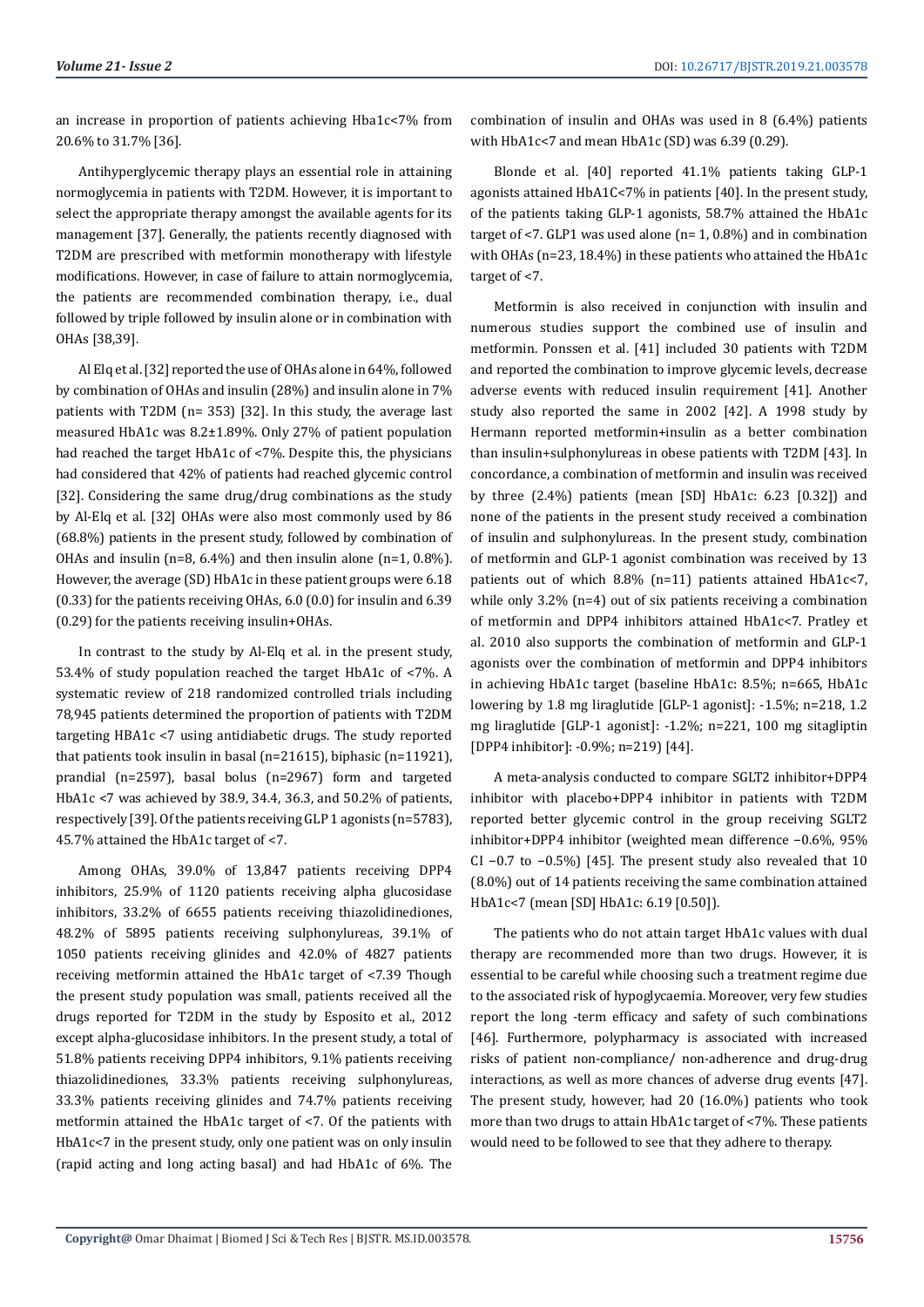The small study population size was the major limitation of the study. Moreover, as per ADA, in addition to HbA1c, other parameters such as fasting blood glucose, low density lipoprotein- cholesterol (LDL-C), hypertension, proteinuria, etc. should also be assessed. However, the present study has not assessed these parameters.

# **Conclusion**

Overall, 86 (68.8%) patients were able to achieve HbA1c targets using mono or multiple OHAs, representing that the majority of patients with T2DM can be managed using OHAs. Among OHAs, metformin, alone, was received by maximum number of patients, i.e., 40 (32.0%) followed by DPP4 monotherapy (n=18; 14.4%). The most commonly used combinations were metformin+GLP1 (n=11; 8.8%), followed by combination of DPP4 and SGLT2 inhibitors (n=10; 8%). Only 20 (16%) patients received more than two drugs to attain HbA1c targets. However, the number of patients achieving a level of HbA1c less than 7% (n=125; 53.4%) is still below the target level in many patients.

The response of an individual to each drug is different and it depends upon the patient's ethnicity and characteristics. The choice of drug also varies due to patient preferences, characteristics, associated comorbidities as well as drug characteristics. Therefore, it is essential to prescribe a regimen keeping everything into consideration. Further studies should be carried out to assess if the patients are prescribed antihyperglycemic agents keeping this in mind. In the present study, glycemic control of HbA1c<7 was achieved by much higher proportion of patients than previously reported from this region. Therefore, larger studies in UAE are required to assess if HbA1c target as per ADA is being achieved in higher proportion of patients as shown in this study. Measures being taken to improve glycemic control should also be assessed.

### **Acknowledgement**

The authors are thankful to Turacoz Healthcare Solutions (www.turacoz.com) for the writing support.

### **Conflict of interest**

No conflict of interest.

### **References**

- 1. [WHO \(2019\) Diabetes 2019.](https://www.who.int/news-room/fact-sheets/detail/diabetes.)
- 2. [IDF \(2017\)](https://www.idf.org/our-network/regions-members/south-east-asia/members/94-india.html.)
- 3. [Unnikrishnan R, Pradeepa R, Joshi SR, Mohan V \(2017\) Type 2 diabetes:](https://www.ncbi.nlm.nih.gov/pubmed/28533294)  [demystifying the global epidemic. Diabetes 66\(6\): 1432-1442.](https://www.ncbi.nlm.nih.gov/pubmed/28533294)
- 4. [Singapore Cancer Network Lung Cancer W \(2015\) Singapore Cancer](https://www.ncbi.nlm.nih.gov/pubmed/26763063)  [Network \(SCAN\) Guidelines for the Use of Systemic Therapy in Advanced](https://www.ncbi.nlm.nih.gov/pubmed/26763063)  [Non-Small Cell Lung Cancer. Ann Acad Med Singapore 44\(10\): 449-462.](https://www.ncbi.nlm.nih.gov/pubmed/26763063)
- 5. [Meo SA \(2016\) Prevalence and future prediction of type 2 diabetes](https://www.ncbi.nlm.nih.gov/pubmed/27339576)  [mellitus in the Kingdom of Saudi Arabia: A systematic review of](https://www.ncbi.nlm.nih.gov/pubmed/27339576)  [published studies. J Pak Med Assoc 66\(6\): 722-725.](https://www.ncbi.nlm.nih.gov/pubmed/27339576)
- 6. [Florkowski C \(2013\)HbA1c as a Diagnostic Test for Diabetes Mellitus](https://www.ncbi.nlm.nih.gov/pmc/articles/PMC3799221/)  [Reviewing the Evidence. Clin Biochem Rev 34\(2\): 75-83.](https://www.ncbi.nlm.nih.gov/pmc/articles/PMC3799221/)
- 7. [Association AD \(2018\) 6. Glycemic targets: standards of medical care in](https://care.diabetesjournals.org/content/41/Supplement_1/S55) [diabetes 2018. Diabetes Care 41\(Supplement 1\): S55-S64.](https://care.diabetesjournals.org/content/41/Supplement_1/S55)
- 8. [Duckworth W, Abraira C, Moritz T, Reda D, Emanuele N, et al. \(2009\)](https://www.ncbi.nlm.nih.gov/pubmed/19092145) [Glucose control and vascular complications in veterans with type 2](https://www.ncbi.nlm.nih.gov/pubmed/19092145) [diabetes. N Engl J Med 360\(2\): 129-139.](https://www.ncbi.nlm.nih.gov/pubmed/19092145)
- 9. [Group AC, Patel A, MacMahon S, Chalmers J, Neal B, et al. \(2008\)](https://www.ncbi.nlm.nih.gov/pubmed/18539916) [Intensive blood glucose control and vascular outcomes in patients with](https://www.ncbi.nlm.nih.gov/pubmed/18539916) [type 2 diabetes. N Engl J Med 358\(24\): 2560-2572.](https://www.ncbi.nlm.nih.gov/pubmed/18539916)
- 10. [Ohkubo Y, Kishikawa H, Araki E, Miyata T, Isami S, et al. \(1995\) Intensive](https://www.ncbi.nlm.nih.gov/pubmed/7587918) [insulin therapy prevents the progression of diabetic microvascular](https://www.ncbi.nlm.nih.gov/pubmed/7587918) [complications in Japanese patients with non-insulin-dependent diabetes](https://www.ncbi.nlm.nih.gov/pubmed/7587918) [mellitus: a randomized prospective 6-year study. Diabetes Res Clin Pract](https://www.ncbi.nlm.nih.gov/pubmed/7587918) [28\(2\): 103-117.](https://www.ncbi.nlm.nih.gov/pubmed/7587918)
- 11. [UKPDS \(1998\) Intensive blood-glucose control with sulphonylureas or](https://www.ncbi.nlm.nih.gov/pubmed/9742976) [insulin compared with conventional treatment and risk of complications](https://www.ncbi.nlm.nih.gov/pubmed/9742976) [in patients with type 2 diabetes \(UKPDS 33\). UK Prospective Diabetes](https://www.ncbi.nlm.nih.gov/pubmed/9742976) [Study \(UKPDS\) Group. Lancet 352\(9131\): 837-853.](https://www.ncbi.nlm.nih.gov/pubmed/9742976)
- 12. [UKPDS \(1998\) Effect of intensive blood-glucose control with metformin](https://www.ncbi.nlm.nih.gov/pubmed/9742977) [on complications in overweight patients with type 2 diabetes \(UKPDS](https://www.ncbi.nlm.nih.gov/pubmed/9742977) [34\). UK Prospective Diabetes Study \(UKPDS\) Group. Lancet 352\(9131\):](https://www.ncbi.nlm.nih.gov/pubmed/9742977) [854-865.](https://www.ncbi.nlm.nih.gov/pubmed/9742977)
- 13. [Holman RR, Paul SK, Bethel MA, Matthews DR, Neil HA \(2008\) 10-year](https://www.ncbi.nlm.nih.gov/pubmed/18784090) [follow-up of intensive glucose control in type 2 diabetes. N Engl J Med](https://www.ncbi.nlm.nih.gov/pubmed/18784090) [359\(15\): 1577-89.](https://www.ncbi.nlm.nih.gov/pubmed/18784090)
- 14. [Abuyassin B, Laher I \(2016\) Diabetes epidemic sweeping the Arab](https://www.ncbi.nlm.nih.gov/pmc/articles/PMC4835661/) [world. World J Diabetes 7\(8\): 165-174.](https://www.ncbi.nlm.nih.gov/pmc/articles/PMC4835661/)
- 15. [Al Rifai RH, Aziz F \(2018\) Prevalence of type 2 diabetes, prediabetes, and](https://www.ncbi.nlm.nih.gov/pubmed/30021654) [gestational diabetes mellitus in women of childbearing age in Middle](https://www.ncbi.nlm.nih.gov/pubmed/30021654) [East and North Africa, 2000-2017: protocol for two systematic reviews](https://www.ncbi.nlm.nih.gov/pubmed/30021654) [and meta-analyses. Syst Rev 7\(1\): 96.](https://www.ncbi.nlm.nih.gov/pubmed/30021654)
- 16. [Majeed A, El Sayed AA, Khoja T, Alshamsan R, Millett C, et al. \(2014\)](https://www.ncbi.nlm.nih.gov/pubmed/24300017) [Diabetes in the Middle-East and North Africa: an update. Diabetes Res](https://www.ncbi.nlm.nih.gov/pubmed/24300017) [Clin Pract 103\(2\): 218-222.](https://www.ncbi.nlm.nih.gov/pubmed/24300017)
- 17. [Yudkin JS \(2016\) Prediabetes: are there problems with this label? Yes,](https://www.ncbi.nlm.nih.gov/pubmed/27457638) [the label creates further problems! Diabetes Care 39\(8\):1468-71.](https://www.ncbi.nlm.nih.gov/pubmed/27457638)
- 18. [Ogurtsova K, Da Rocha Fernandes JD, Huang Y, Linnenkamp U, Guariguata](https://www.ncbi.nlm.nih.gov/pubmed/28437734) [L, et al. \(2017\)IDF Diabetes Atlas: Global estimates for the prevalence of](https://www.ncbi.nlm.nih.gov/pubmed/28437734) [diabetes for 2015 and 2040. Diabetes Res Clin Pract 128: 40-50.](https://www.ncbi.nlm.nih.gov/pubmed/28437734)
- 19. [Shaw JE, Sicree RA, Zimmet PZ \(2010\) Global estimates of the prevalence](https://www.ncbi.nlm.nih.gov/pubmed/19896746) [of diabetes for 2010 and 2030. Diabetes Res Clin Pract 87\(1\): 4-14.](https://www.ncbi.nlm.nih.gov/pubmed/19896746)
- 20. [Al Khalaf MM, Eid MM, Najjar HA, Alhajry KM, Doi SA, et al. \(2010\)](https://www.ncbi.nlm.nih.gov/pubmed/20799528) [Screening for diabetes in Kuwait and evaluation of risk scores. East](https://www.ncbi.nlm.nih.gov/pubmed/20799528) [Mediterr Health J 16\(7\): 725-731.](https://www.ncbi.nlm.nih.gov/pubmed/20799528)
- 21. [Ng SW, Zaghloul S, Ali HI, Harrison G, Popkin BM \(2011\) The prevalence](https://www.ncbi.nlm.nih.gov/pubmed/20546144) [and trends of overweight, obesity and nutrition-related non](https://www.ncbi.nlm.nih.gov/pubmed/20546144)[communicable diseases in the Arabian Gulf States. Obes Rev 12\(1\): 1-13.](https://www.ncbi.nlm.nih.gov/pubmed/20546144)
- 22. [Al Nozha MM, AlMaatouq MA, Al-Mazrou YY, Al-Harthi SS, et al. \(2004\)](https://www.ncbi.nlm.nih.gov/pubmed/15573186) [Diabetes mellitus in Saudi Arabia. Saudi Med J 25\(11\): 1603-1610.](https://www.ncbi.nlm.nih.gov/pubmed/15573186)
- 23. [Nathan DM, Buse JB, Davidson MB, Ferrannini E, Holman RR, et al. \(2009\)](https://www.ncbi.nlm.nih.gov/pubmed/18945920) [Medical management of hyperglycemia in type 2 diabetes: a consensus](https://www.ncbi.nlm.nih.gov/pubmed/18945920) [algorithm for the initiation and adjustment of therapy: a consensus](https://www.ncbi.nlm.nih.gov/pubmed/18945920) [statement of the American Diabetes Association and the European](https://www.ncbi.nlm.nih.gov/pubmed/18945920) [Association for the Study of Diabetes. Diabetes Care 32\(1\): 193-203.](https://www.ncbi.nlm.nih.gov/pubmed/18945920)
- 24. [ADA \(2019\) Tight diabetes control 2019.](http://www.diabetes.org/living-with-diabetes/treatment-and-care/blood-glucose-control/tight-diabetes-control.html)
- 25. [Sherwani SI, Khan HA, Ekhzaimy A, Masood A, Sakharkar MK \(2016\)](https://www.ncbi.nlm.nih.gov/pmc/articles/PMC4933534/) [Significance of HbA1c Test in Diagnosis and Prognosis of Diabetic](https://www.ncbi.nlm.nih.gov/pmc/articles/PMC4933534/) [Patients. Biomark Insights 11: 95-104.](https://www.ncbi.nlm.nih.gov/pmc/articles/PMC4933534/)
- 26. [Qaseem A, Wilt TJ, Kansagara D, Horwitch C, Barry MJ, et al.\(2018\)](https://www.ncbi.nlm.nih.gov/pubmed/29507945) [Hemoglobin A1c Targets for Glycemic Control With Pharmacologic](https://www.ncbi.nlm.nih.gov/pubmed/29507945) [Therapy for Nonpregnant Adults With Type 2 Diabetes Mellitus: A](https://www.ncbi.nlm.nih.gov/pubmed/29507945)